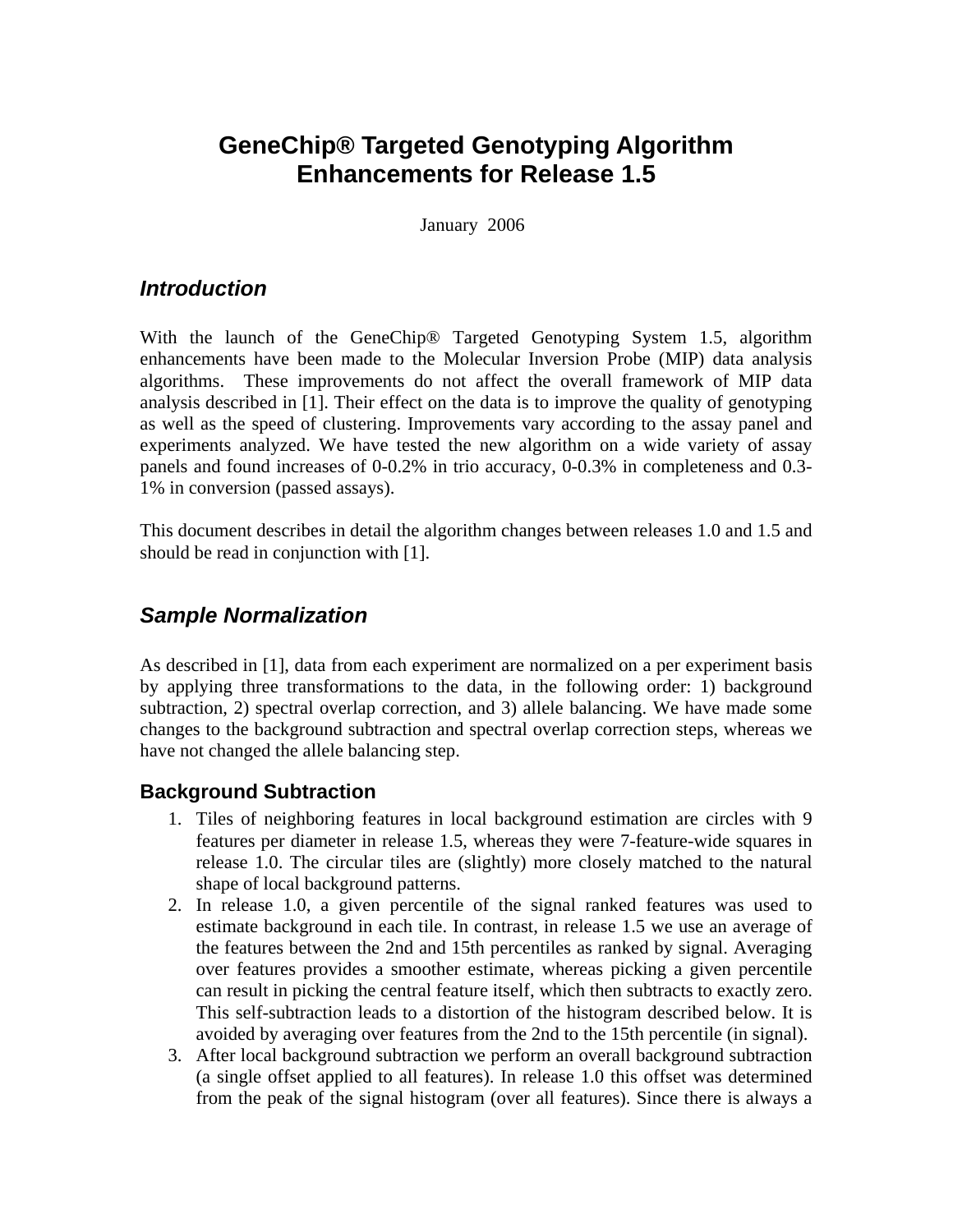significant number of essentially 'zero' signal features in any MIP experiment, the peak of the signal histogram provides a good estimate of the true zero point (average array background). In release 1.5 we use the same histogram, but instead of its peak we use the leading edge of the histogram (signals below peak) and extrapolate the slope of the leading edge to the same height as the peak. This is (slightly) preferable to using the peak itself since the peak is asymmetric (it has a longer tail on the high side) and the extent of the asymmetry on the high side (dominated by assay background and spectral overlap magnitude) is more variable than on the low side (dominated by array noise).

#### **Spectral Overlap Correction**

As in release 1.0, we measured the spectral overlap between each pair of colors (alleles) and then use these values to construct a 4x4 spectral overlap matrix which we invert and apply to the background subtracted data. We also still use the homozygous genotypes to measure each pair of spectral overlaps. In both release 1.0 and release 1.5, two data cuts are used to isolate these homozygous genotypes and these two cuts are controlled by two parameters: 1) HomFraction, the fraction of genotypes that are considered homozygous (as opposed to heterozygous) for the given sample, and 2) LowSignalFraction, the fraction of data that has too low a signal to use for spectral overlap estimation. In release 1.0 these parameters were set at conservative values of HomFraction=20% and LowSignalFraction=50%. Typical (human) samples have a real HomFraction in the range 60-80%, depending on the average allele frequency of the assay panel. Using a lower estimate of the HomFraction than is actually the case for any given sample causes extremely slight underestimation of spectral overlap values. This has no practical effect on genotype quality. Overestimating HomFraction can have more serious consequences for genotype quality and, hence, in release 1.0 we used a conservative underestimate (20%) that allowed the accurate genotyping of samples with real HomFractions as low as 10% (e.g., cross breed mouse samples).

In release 1.5 we have increased the robustness of our spectral overlap correction by making the procedure iterative. The first iteration is exactly as described above except that the LowSignalFraction is set at 20% (instead of 50%). This allows a better estimate for cases where there are significant differences in average signal from the different alleles (unbalanced alleles). Having performed the first iteration of spectral overlap correction, we then apply a threshold basecalling algorithm to determine better estimates of the HomFraction and LowSignalFraction values that apply to this sample. We then use these values to estimate any additional spectral overlap correction that needs to be applied (e.g., if there was a slight under- or over-estimation in the first iteration). This procedure of threshold basecalling to estimate HomFraction and LowSignalFraction and then applying any remaining spectral overlap correction is repeated twice (respectively, the second and third iterations of spectral overlap correction). The procedure converges very rapidly. Typically 99% of the spectral overlap correction is performed in the first iteration and approximately 1% in the second iteration and <0.1% in the third iteration. The main advantage of the iterative procedure is that it is more robust to a wider range of true HomFraction values (down to 3%) and LowSignalFraction values (from  $0 - 80\%$ ) in real samples. It also provides more accurate spectral overlap correction since a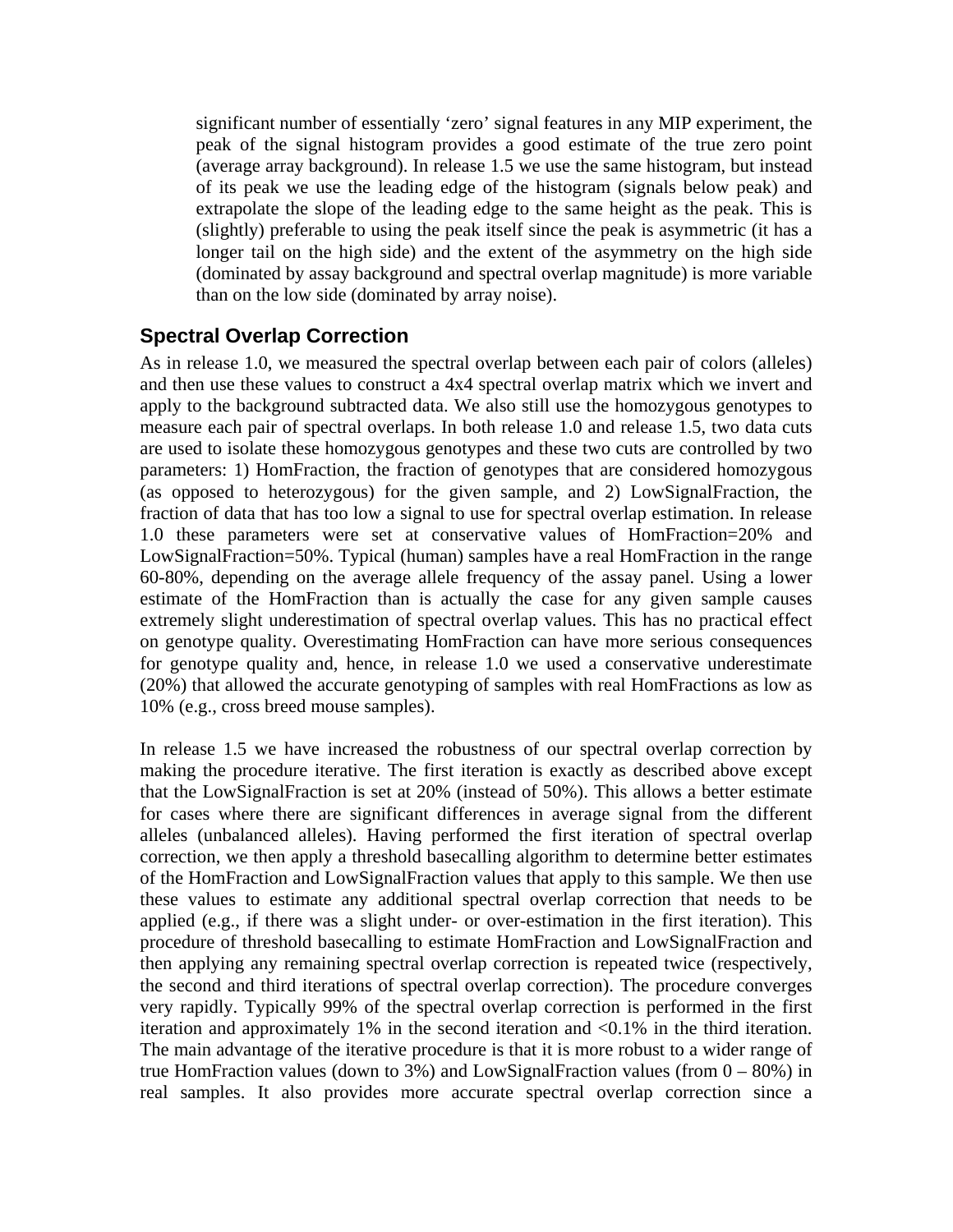dynamically adjusted estimate of HomFraction and LowSignalFraction is used for each sample.

# *Clustering Algorithm for Genotyping*

The expectation-maximization (E/M) clustering algorithm that is used to genotype each marker is the same as in release 1.0 and as described in [1]. However, a few changes have been made in the practical details of applying this algorithm. As discussed in [1], release 1.0 used 45 different seed conditions for the 9 parameters of the model (3 cluster centers, 3 cluster widths (sigma), and 3 cluster weights (sum to 1). Each separate set of 9 seed values was converged to its local maximum through the E/M process. Then a loglikelihood metric was computed for that fit. The highest log-likelihood of the 45 fits was deemed the 'global' maximum and used to determine genotypes. This procedure is good at avoiding local minima problems from inappropriate seed values, but it is also quite computationally intensive.

In release 1.5 we perform a pre-clustering evaluation of the marker so that more targeted choices of seed values are made for each marker (in release 1.0 the same set of 45 seed conditions are applied to each marker). This pre-clustering evaluation of the marker is essentially a threshold calling procedure where samples are 'called' according to their signal contrast values using fixed bins (in this 1-D space of signal contrast) where the homozygous and heterozygous calls are expected to be (on average). There are also 'nocall' zones between the expected bins. If the total number of samples in the 'no-call' zones is less than the number of samples in the smallest occupancy bin, then the marker is called 'well binned.' For well-binned markers we use the samples in each bin to determine the seed values for that cluster, e.g., average signal contrast defines the cluster center and likewise for the sigma and weight of the cluster associated with a given bin. If the marker is well binned then no further sets of seed values are tried for the given marker. About 2/3rds of the markers are typically well binned in any given assay panel so there is considerable speed improvement in the algorithm since we only use 1 set of seed values for these markers (as opposed to 45 sets in release 1.0).

Markers that are not well binned (typically 1/3rd) have significant numbers of samples in the no-call zones between the bins. For these markers, the bin boundaries are adjusted in a variety of ways that capture a wide spectrum of observed marker behavior, e.g., the heterozygous bin is expanded towards a homozygous bin and that homozygous bin is correspondingly pulled back. For each scenario of adjusted bin boundaries, we use the samples in each bin to determine seed values for the parameters of each cluster (just as in the well-binned case) and then perform an E/M clustering. The number of bin scenarios attempted depends on the marker but is never more than 22, so that even for these markers there is a significant improvement in algorithm speed with respect to release 1.0 where 45 E/M fits were performed for each marker.

In addition to the above changes in how cluster seed values are calculated, we have also made slight changes to overall constraints that are applied to the 9 parameters in each